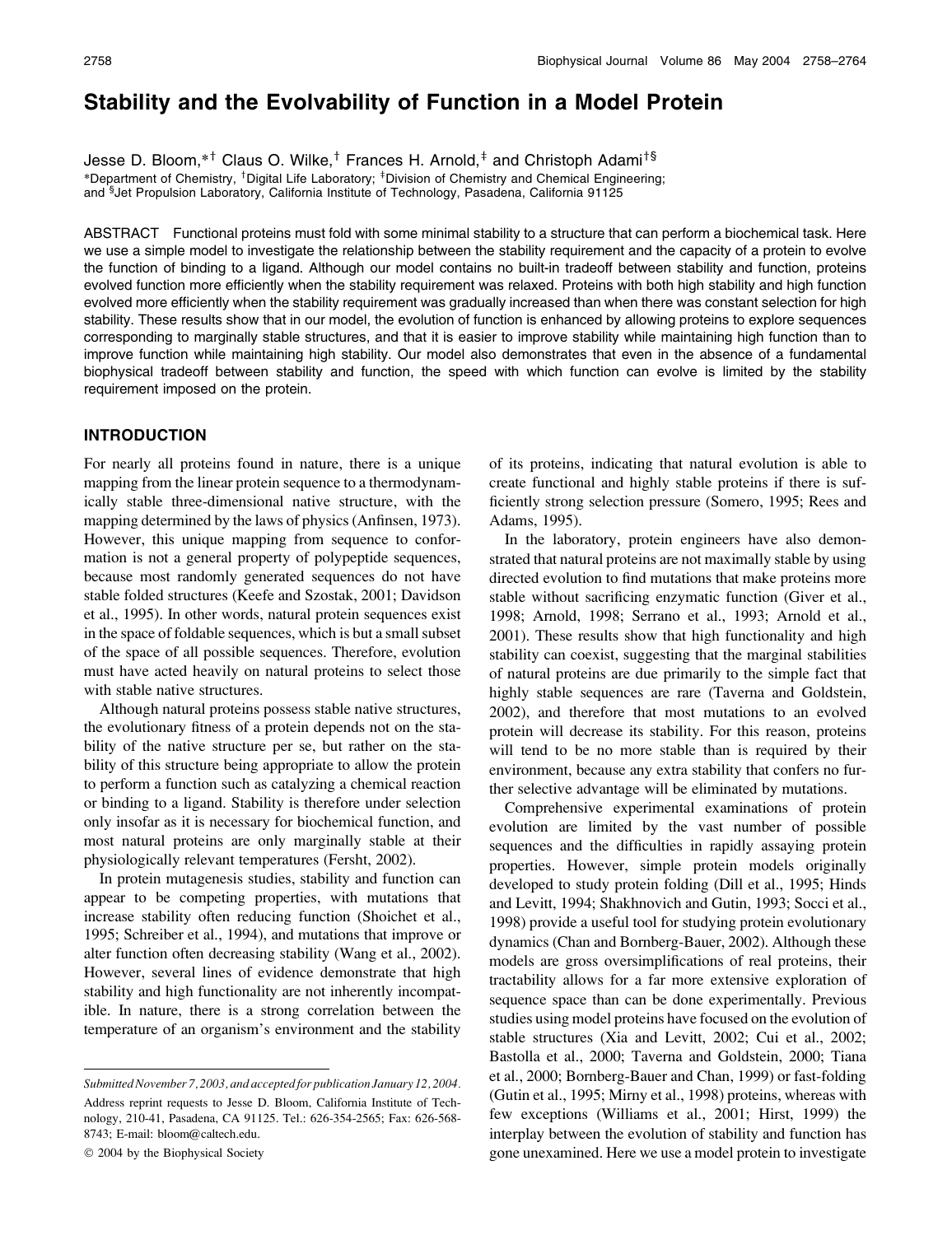Evolving Stability and Function 2759

how selection for stability affects the evolution of function. In our model, we describe the function of a protein as its ability to bind to a rigid ligand molecule. The fitness of a protein depends on its ability to perform its function of binding to a ligand, which in turn depends on its ability to fold to a native structure with some minimal stability. We can increase the minimal stability requirement by increasing the temperature parameter, allowing us to explore the relationship between stability and the evolvability of function.

## METHODS

#### The protein model

We use a highly simplified model of a protein consisting of a chain of  $N =$ 18 monomers on a two-dimensional lattice that we allow to occupy any compact or noncompact conformation.

The monomers can be of 20 types, corresponding to the 20 amino acids. Each monomer on the lattice has four nearest neighbor sites, of which as many as two can be occupied by nonbonded neighboring residues (three in the case of terminal residues). The energy  $E(C)$  of a protein conformation  $C$  is the sum of the nearest-neighbor interactions of nonbonded residues,

$$
E(\mathcal{C}) = \sum_{i=1}^{N} \sum_{j=1}^{i-2} C_{ij}(\mathcal{C}) \times \varepsilon(\mathcal{A}_i, \mathcal{A}_j),
$$

where  $C_{ii}(\mathcal{C})$  equals one if residues i and j are nearest neighbors in conformation C and zero otherwise, and  $\epsilon(A_i, A_i)$  is the interaction energy between residue types  $A_i$  and  $A_j$ . The interaction energies  $\epsilon(A_i, A_j)$  are based on a widely used statistical analysis of real proteins by Miyazawa and Jernigan (1985) (Table 5). All energies are given in reduced units such that one energy unit equals  $k_BT$  at room temperature (298 K). Temperatures are given in units such that  $T = 1.0$  at room temperature.

#### Folding the proteins

The native structure and stability of the protein can be determined by finding the lowest energy conformation,  $C_{low}$ , and the partition function. Computation of the partition function requires defining a temperature parameter T. This temperature parameter represents the thermodynamic temperature, however, because the model protein interaction energies are independent of temperature, the temperature parameter does not capture behaviors of real proteins that are caused by the temperature dependence of the interaction energies (for example, cold denaturation). To avoid confusion, we refer to T as the temperature parameter rather than as the temperature.

The partition function at a temperature parameter of  $T$  is:

$$
Q(T) = \sum_{\{C_i\}} \exp[-E(C_i)/T],
$$

where the sum is taken over all conformations  $\{C_i\}$ . The free energy of folding  $\Delta G_f(T)$  to  $\mathcal{C}_{\text{low}}$  is then the difference between  $E(\mathcal{C}_{\text{low}})$  and the free energy of the ensemble of all other conformations,

$$
\Delta G_{\rm f}(T) = E(\mathcal{C}_{\rm low}) + T \ln \{Q(T) - \exp[-E(\mathcal{C}_{\rm low})/T]\}.
$$

The fraction of proteins  $f(T)$  that are expected to be folded to  $C_{\text{low}}$  at equilibrium is given by

$$
f(T) = \frac{1}{1 + \exp[\Delta G_{\rm f}(T)/T]}.
$$

Exact calculation of  $Q(T)$  requires enumeration of all 5.81  $\times$  10<sup>6</sup> unique conformations corresponding to all of the self-avoiding walks that are not related by symmetry (Rapaport, 1987). Many of these walks have very few contacts, and so make only a small contribution to the partition function. We only explicitly considered the 7.95  $\times$  10<sup>5</sup> conformations with more than four contacts. The remaining  $5.01 \times 10^6$  conformations were treated by a crude mean-field model, estimating the partition sum contribution of all conformations with *n* contacts ( $0 \le n \le 4$ ) as

$$
Q_{n}(T) = \exp\left(\frac{-n\langle \epsilon \rangle}{T}\right) \times \exp\left(\frac{-n^{2}\sigma_{\epsilon}^{2}}{2T^{2}}\right) \times \mathcal{N}(n),
$$

where  $\langle \epsilon \rangle$  is the average residue-residue contact energy for the given protein sequence assuming any residue is equally likely to be in contact with any other nonadjacent residue,  $\sigma_{\epsilon}^2$  is the variance in the residue-residue contact energy, and  $\mathcal{N}(n)$  is the number of conformations with *n* contacts. This approximation introduces only a very small error—a test of  $10<sup>3</sup>$  random sequences at  $T = 1.0$  showed that the root-mean-square error and maximum differences between the approximate and exact values of  $\Delta G_f(T)$  were  $1.6 \times 10^{-4}$  and  $2.8 \times 10^{-3}$ , respectively. This error had no effect on the evolutionary trajectories, because running a sample trajectory with and without the approximation led to identical results. Folding a protein took roughly 0.3 s on a 2-GHz processor.

## Modeling the protein function

We introduce the concept of function by considering the binding of a ligand to the protein, an idea that to our knowledge was first introduced by Miller and Dill (1997). We define the function of a protein as its ability to bind to a rigid ligand when the protein is in its lowest energy conformation  $C_{\text{low}}$ . The binding energy  $BE(\mathcal{C}_{low})$  is the interaction energy between the folded protein and the rigid ligand in the lowest energy binding position, found by searching all translational and rotational positions of the ligand relative to the protein. Fig. 1 shows the ligand used in the simulations bound to a protein in its lowest energy conformation.

#### The fitness function

The fitness  $\mathcal{F}(T)$  of a protein at a temperature parameter of T is defined as the negative product of the fraction of the proteins that are folded  $f(T)$  times the binding energy  $BE(\mathcal{C}_{\text{low}})$  of the folded protein to the ligand, so that

$$
\mathcal{F}(T) = -f(T) \times BE(C_{\text{low}})
$$
  
= 
$$
-\frac{1}{1 + \exp[\Delta G_{\text{f}}(T)/T]} \times BE(C_{\text{low}}).
$$

Because  $\mathcal{F}(T)$  has a sigmoidal dependence on  $\Delta G_f(T)$ , the fitness of an unstructured protein is essentially zero, and a protein gains fitness as it achieves some minimal stability determined by the temperature parameter. Once a protein has achieved the minimal stability, it can only substantially improve its fitness by improving its ligand binding function. The stringency of the stability requirement depends on the temperature parameter  $T$  at which the fitness is computed, with higher temperature parameters favoring greater stabilities.

Strictly speaking, the fraction of proteins bound to the ligand also displays a sigmoidal dependence on the product of the ligand binding energy and the fraction of folded proteins. However, because we are only interested in differences in fitnesses rather than their magnitudes, any function that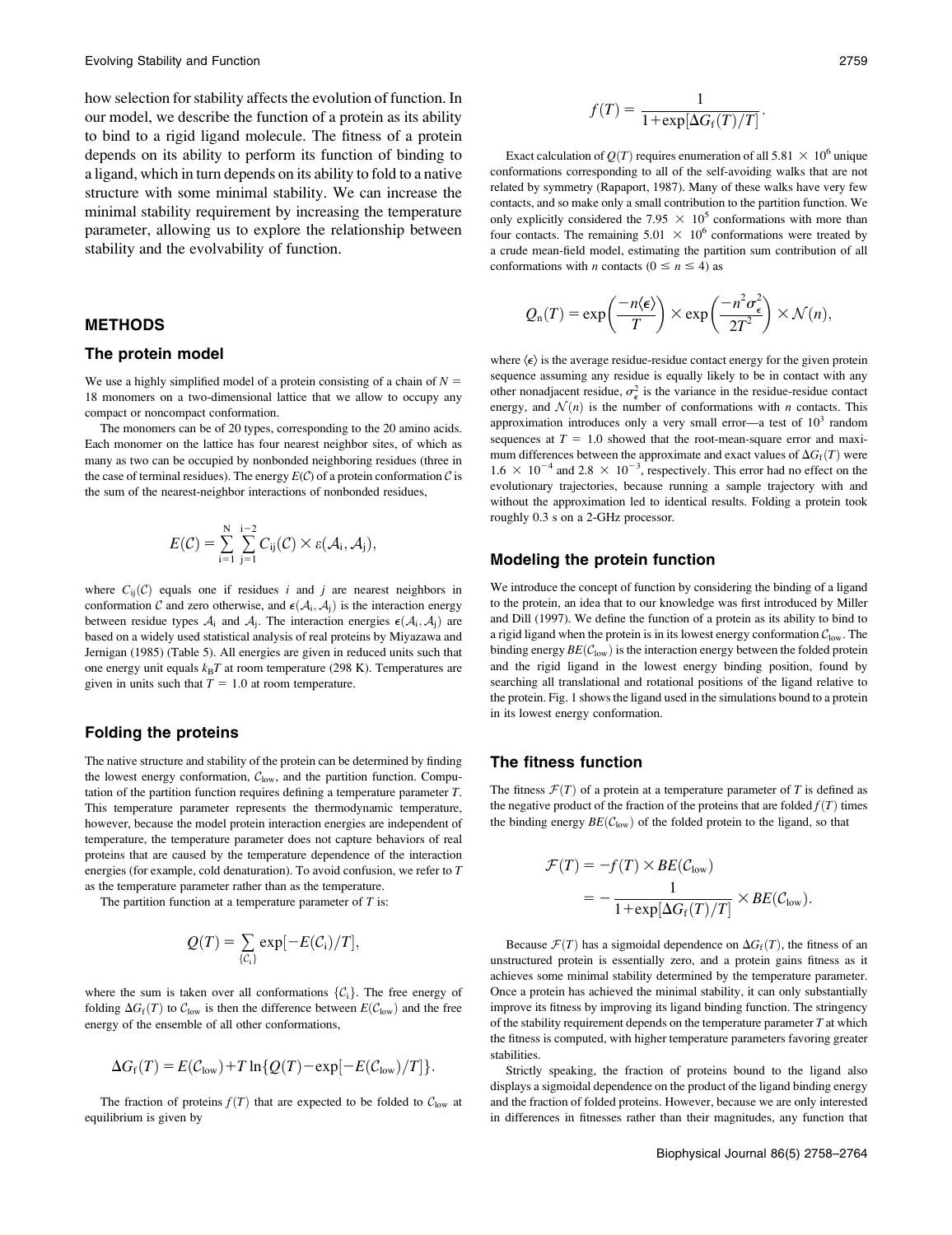

FIGURE 1 Lowest energy conformation of a protein (left) bound to the rigid ligand used in the simulations (*right*, shown in *bold*) in the lowest energy binding position. The stability of the protein at a temperature parameter of  $T = 1.0$  is  $\Delta G_f = -1.04$ , and the binding energy of the protein to the ligand is  $BE = -17.90$ .

monotonically increases with this product will give the same results, and so we choose the simpler functional form defined above.

#### Evolving the proteins

Each evolutionary replicate began with a population of 99 random sequences. At each generation, the 33 most-fit sequences were selected, and each was used to generate two identical offspring. Random point mutations were made in all 99 resulting proteins with a per-site mutation rate of 3.3  $\times$  10<sup>-2</sup>, which corresponds to a per-protein mutation rate of 0.6. The mutated proteins were then refolded, and their fitnesses were calculated.

For the evolutionary trajectories that began with evolved proteins, we first evolved random populations for 250 generations to bind to each of the ligands shown in Fig. 6. The best binding sequences for ligands one, two, and three were FFKFKKFKIFMLKWMKMF, FMGFMIIFFLKFKKFGWF, and MFHVFCHFEWPKPMKCFM, respectively. These sequences were then used for the initial identical populations of 99 proteins for the evolutionary runs, which were otherwise carried out as before.

#### RESULTS

#### Rapid evolution of fitness at different stabilities

We carried out 50 evolutionary replicates each beginning with a different initial random population at five different reduced temperature parameters,  $T = 0.8, 0.9, 1.0, 1.1,$  and 1.2. All replicates exhibited similar evolutionary trajectories, with a rapid gain of fitness in the first few hundred generations followed by only small subsequent increases in fitness. Fig. 2 shows two typical replicates at a temperature parameter of 1.0. Both the stability and the binding energy improved over time, with improvements in binding energy usually associated with temporary small decreases in stability.

Fig. 2 also shows the lowest energy conformations at four different points in the evolutionary trajectory for the two



FIGURE 2 Two typical replicates performed at a temperature parameter of 1.0. The plots at the top show the evolution of fitness, of stability (solid lines), and binding energy (dotted lines) of the most fit member of the population. Structures at bottom are of the most-fit sequence at 10, 170, 330, and 500 generations.

proteins. The overall structures of the proteins were highly conserved, and the stabilities and binding energies adjusted primarily by changes in sequence that preserved these basic structures. This behavior is consistent with the evolution of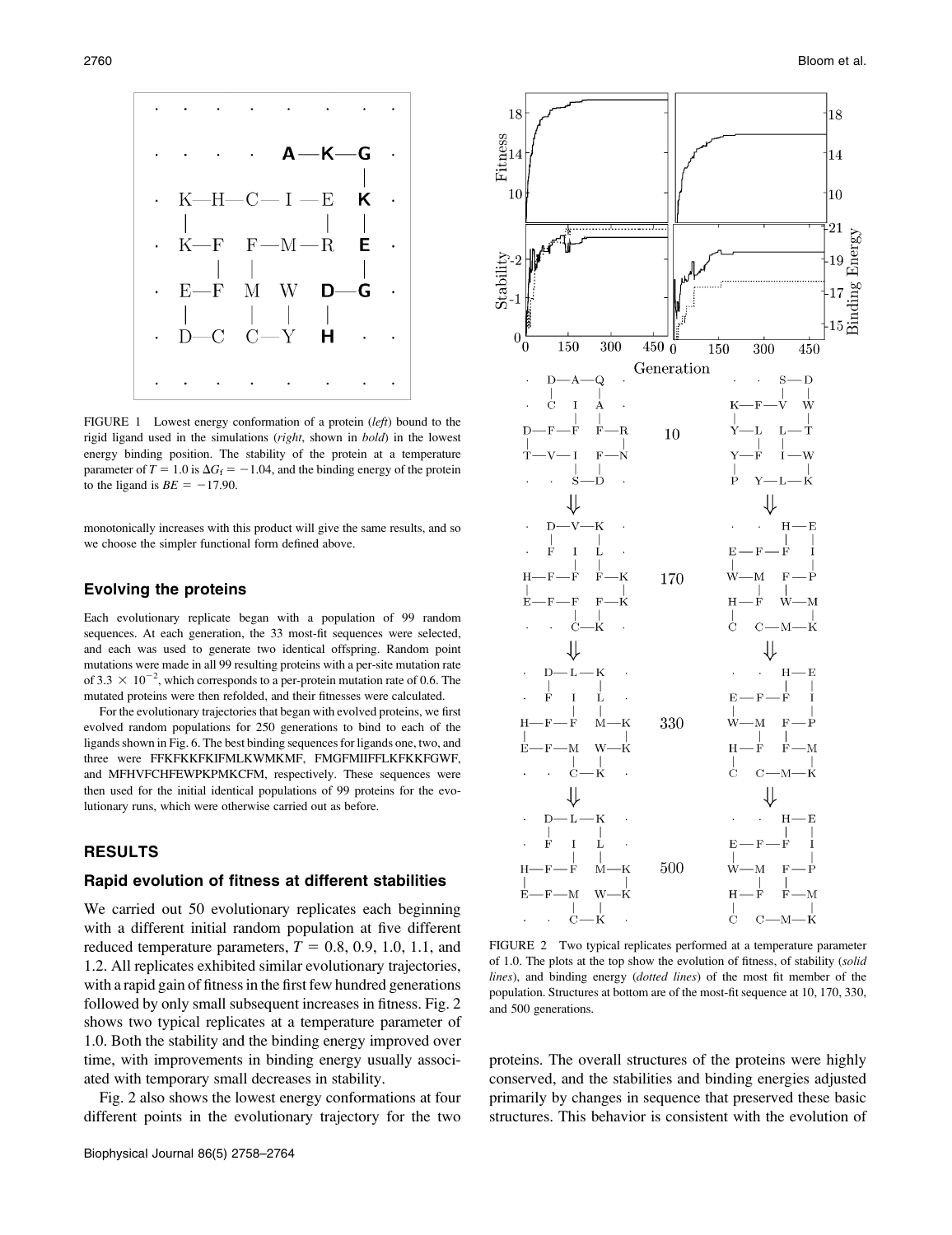real proteins, which is believed to involve changes in sequence that conserve the structural scaffold of the protein. The ligand binding arrangement shown in Fig. 1 is typical of that of an evolved protein. The most-fit proteins usually evolved to fold to compact conformations with a binding region that fits into the cavity of the ligand.

# Proteins evolve ligand binding function more efficiently at lower stability

To determine how selection for stability affected the evolution of ligand binding function, we examined the binding energies achieved after 500 generations of evolution at all five temperature parameters. Fig. 3 shows the distribution of binding energies for all cases. At least a few replicates evolved strong binding proteins at all of the temperature parameters. However, the frequency of evolution of strong binders was much higher at lower temperature parameters, whereas at higher temperature parameters many of the evolutionary trajectories became stuck at weak binding proteins. The binding energy distributions are statistically different for temperature parameters that varied by  $> 0.2$  with confidences of  $>0.95$  (Kolmogorov-Smirnov test, D and P values for comparison of  $T = 0.8$  and  $T = 1.0, T = 0.8$  and 1.1,  $T = 0.8$  and 1.2,  $T = 0.9$  and  $T = 1.1$ ,  $T = 0.9$  and 1.2, and  $T = 1.0$  and  $T = 1.2$  are 0.64 and 7.8  $\times$  10<sup>-10</sup>, 0.58 and  $3.7 \times 10^{-8}$ , 0.68 and 4.8  $\times 10^{-11}$ , 0.34 and 4.4  $\times 10^{-2}$ , 0.60 and 1.08  $\times$  10<sup>-8</sup>, and 0.52 and 1.2  $\times$  10<sup>-6</sup>, respectively; Press et al., 2002).

Table 1 shows the mean binding energies, stabilities, and fitnesses evolved by the proteins. At higher temperature parameters, the proteins evolved higher stability but weaker



FIGURE 3 Ligand binding function evolves more efficiently at lower temperature parameters. The histogram shows the distribution of the best binding energies after 500 generations of evolution for all 50 replicates at each temperature parameter. Binding energies are of the most-fit member of the population.

TABLE 1 Average binding energies, stabilities, and fitnesses after 500 generations

| Temperature | $\langle BE \rangle$ | $\langle \Delta G_f  _{T=1.0} \rangle$ | $\langle \mathcal{F}  _{\mathrm{T}=1.0} \rangle$ |
|-------------|----------------------|----------------------------------------|--------------------------------------------------|
| 0.8         | $-18.47 \pm 0.32$    | $-1.60 \pm 0.06$                       | $14.75 \pm 0.29$                                 |
| 0.9         | $-16.99 \pm 0.37$    | $-1.95 \pm 0.07$                       | $14.57 \pm 0.32$                                 |
| 1.0         | $-15.78 \pm 0.37$    | $-2.29 \pm 0.07$                       | $14.18 \pm 0.32$                                 |
| 1.1         | $-15.08 \pm 0.42$    | $-2.65 \pm 0.09$                       | $13.99 \pm 0.37$                                 |
| 12          | $-13.78 \pm 0.38$    | $-2.82 \pm 0.09$                       | $12.97 \pm 0.32$                                 |
|             |                      |                                        |                                                  |

The stabilities and fitnesses are computed at a reference temperature parameter of 1.0 to allow comparison. Mean  $\pm$  SE. Values are averages of the most-fit member of all 50 populations.

binding. These results indicate that strong selection for stability inhibits the evolution of strong binding. The evolution of a few strong binders at high temperature parameters shows that it is fundamentally possible to evolve good binding under strong selection for stability, however the results clearly indicate that the statistical likelihood of evolving strong binding is decreased by increasing the selection for stability.

# Low-stability evolution as a route to high-stability fitness

Because sequences tend to evolve stronger binding at lower temperature parameters, we speculated that it might be possible to evolve high stability and strong binding proteins more efficiently by performing the initial generations at low temperature parameters. This approach is analogous to simulated annealing, except that in this case the temperature parameter is being increased, because performing the initial generations at a low temperature parameter helps the proteins escape weak binding traps. We tested this idea by performing 50 replicates in which the temperature parameter was set at 0.8 for the first 200 steps, then increased in a linear gradient from 0.8 to 1.2 for 200 steps, and then kept at 1.2 for the final 100 steps. We compared the average final fitness of the proteins after this 500-generation gradient to the final fitness after 500 generations at a constantly high temperature parameter of 1.2 to determine which approach better allows the proteins to optimize the combination of stability and ligand binding function. Fig. 4 shows that the proteins tended to evolve higher fitness with the gradient than with the constantly high temperature parameter. The two distributions are statistically different with high confidence (Kolmogorov-Smirnov test,  $D = 0.40, P = 4.2 \times 10^{-4}$ ; Press et al., 2002).

The gradient approach is more efficient at evolving high fitness because it prevents the proteins from becoming trapped in regions of high stability but weak binding by allowing them to first evolve strong binding and then improve their stability. This can be seen in the two typical trajectories shown in Fig. 5. The immediate selection for high stability of the constant temperature parameter approach locks the proteins into stable structures that cannot easily improve their binding energy, whereas gradual selection for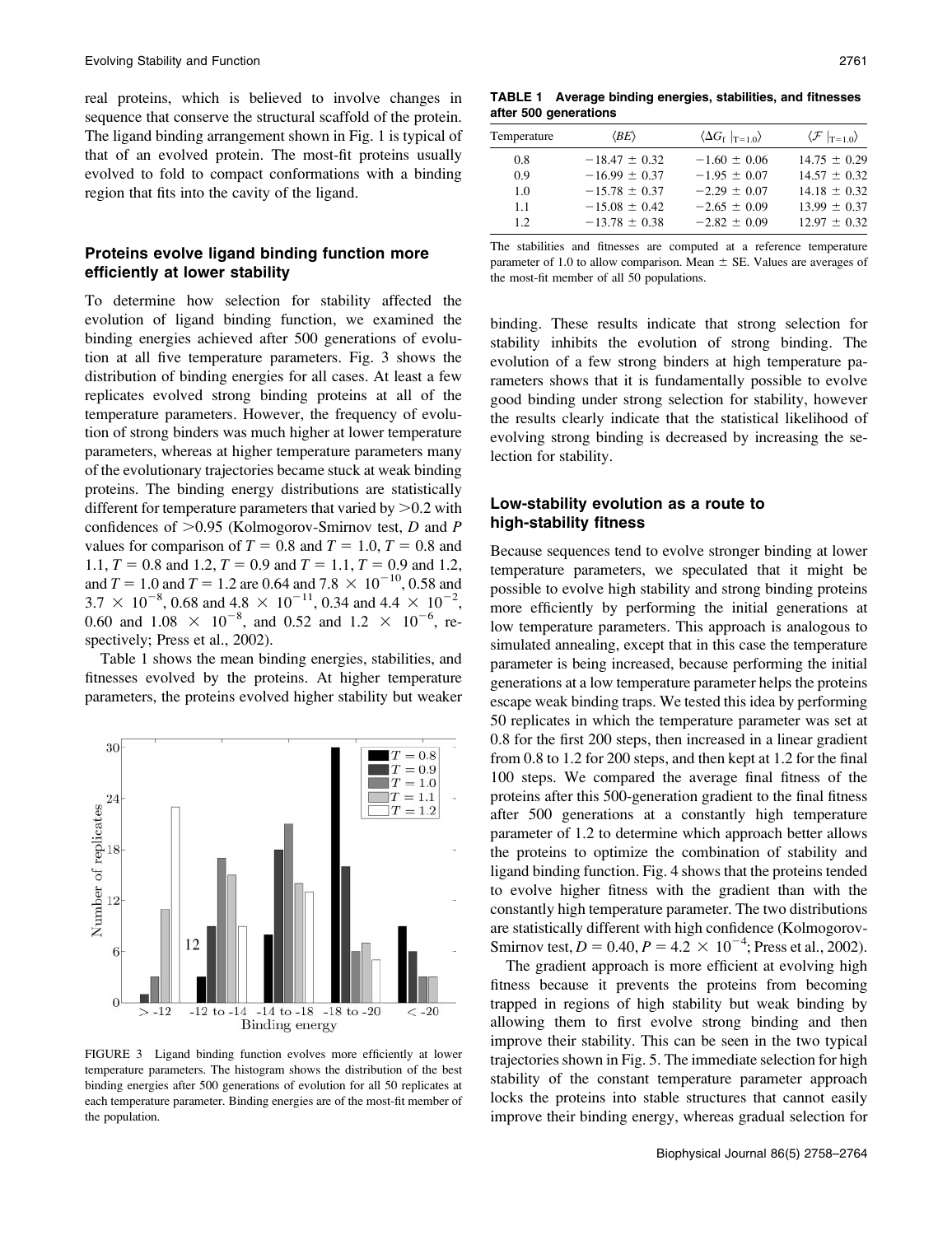

FIGURE 4 High temperature parameter fitness evolves more efficiently with a gradient than with constant selection at a high temperature parameter. The histogram shows the distribution of fitnesses after 500 generations for evolution at a constant temperature parameter of 1.2 and evolution with the gradient from 0.8 to 1.2. Fitnesses are of the most fit member of the population.

stability allows the proteins to first achieve strong binding and then optimize their stability. These results indicate that it is easier to improve stability while maintaining strong binding than it is to improve binding while maintaining high stability.

#### Evolution from different initial proteins

The results we have described thus far are from evolutionary trajectories that began with random protein sequences. Biological and laboratory protein evolution do not start with random sequences, but instead modify the properties of existing proteins. To test whether the trends we observed depend on the initial populations, we repeated our experi-



FIGURE 5 Evolution occurs more efficiently when proteins can first evolve strong ligand binding function at low temperature parameters. Solid lines show the stability-function trajectories with a gradient from 0.8 to 1.2, and dotted lines show trajectories with a constant high temperature parameter of 1.2. At left the final fitnesses are 14.01 for the gradient and 10.52 for the constant temperature parameter; at right, the values are 13.92 and 10.60, respectively. Plots are for the most-fit member of the population sampled every 10 generations. Stabilities are computed at a reference temperature parameter of  $T = 1.0$  to allow comparison.

ments beginning with proteins that had been evolved to bind to different ligands by first evolving random protein populations for 250 generations to bind to the three ligands shown in Fig. 6. We then used the most fit protein from each of these runs as the beginning sequence for 50 runs of evolution for binding to the original ligand used above (Fig. 1).

All of the trends we found by beginning with random populations were preserved when we started from these evolved proteins. We again found that evolutionary trajectories at lower temperature parameters yielded stronger binding final proteins, and that the gradient was more effective at evolving high-temperature fitness than a constant high temperature parameter (Fig. 7). The different initial populations do lead to different final binding energies and fitnesses, with random populations tending to lead to better values. However, the trends of lower temperature parameter leading to stronger binding and a gradient approach leading to higher fitness hold for all four initial populations.

## **DISCUSSION**

We have shown that strong selection for stability inhibits the evolution of ligand binding function by the proteins in our model. The ability of a few proteins to evolve strong binding at high temperature parameters shows that there are sequences that exhibit both good stability and strong binding. However, at high temperature parameters, the evolving proteins are more likely to become trapped in regions of sequence space that correspond to highly stable but weakly binding proteins. Presumably this trapping is due to that fact that stronger selection for stability reduces the network of sequences that are essentially neutral because there are fewer highly stable sequences compatible with a given fold (Shakhnovich, 1998; Koehl and Levitt, 2002). Therefore, at high temperature parameters, mutations that increase binding are more likely to lead to an unacceptably large drop in stability. The net effect is a roughening of the fitness landscape that makes it more difficult to escape local optima.

We present a strategy to overcome this problem of the evolutionary trajectories becoming trapped at high stability but weak binding proteins. Performing the initial rounds of evolution at a low temperature parameter decreases the



FIGURE 6 Proteins were evolved for 250 generations to bind to these ligands. We then modified the function of these evolved proteins by evolving them to bind to the original ligand shown in Fig. 1.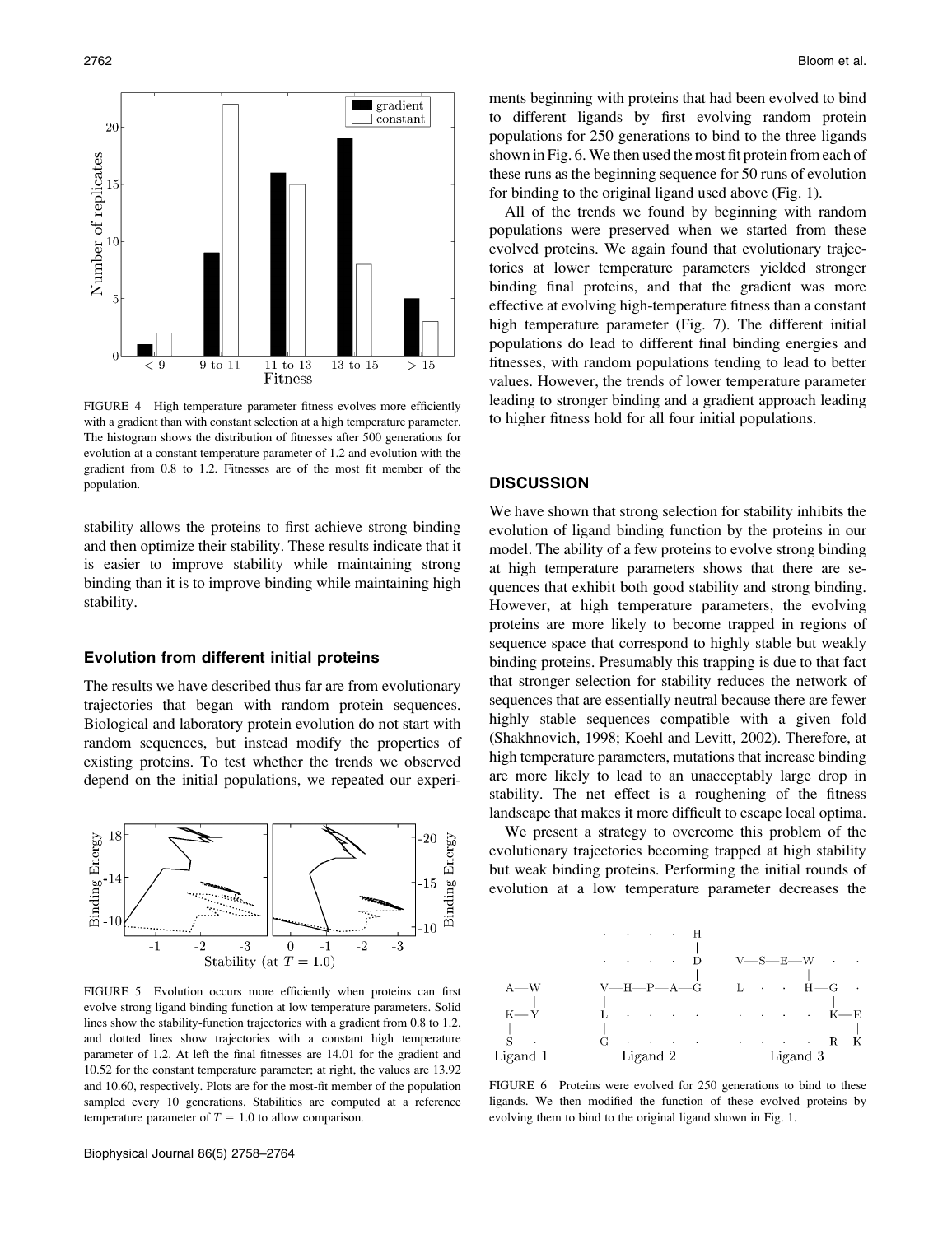

FIGURE 7 Lower temperature parameter evolution leads to stronger binding, and a gradient approach leads to better high-temperature parameter fitness regardless of the initial population. At left are the binding energies for evolution at the indicated temperature parameter with the indicated initial populations. At right are the fitnesses at a temperature parameter of 1.2 with evolution at a constant temperature parameter or with a gradient. Values are the mean  $\pm$  SE for the most-fit member of the population for all 50 runs after 500 generations.

selection for stability, and so allows the proteins to more easily find strong binding regions of sequence space. The temperature parameter can then be increased, which leads to the selection of more stable sequences. Our results indicate that this approach is more effective for evolving highly stable and strong binding proteins than constant selection for both high stability and strong binding. This strategy takes advantage of the fact that it is easier to maintain strong ligand binding while improving stability than to maintain high stability while improving binding.

Our results fit into the framework of current theories about the distributions of proteins in sequence space that has emerged from other lattice protein studies. These studies have shown that protein structures are coded for by structurally neutral networks spanning many diverse sequences, and that these networks are structured as superfunnels, with the most stable sequences also possessing the most connections in the networks (Bornberg-Bauer and Chan, 1999; Broglia et al., 1999; Bastolla et al., 2000, 1999). Our work suggests that a protein evolves function most effectively when it can freely explore in its structurally neutral network, rather then when it is trapped in a small number of highly stable sequences. Our initial relaxation of the stability requirement facilitates exploration of the structurally neutral network, and once highly functional sequences are found, they can be optimized for stability. Although we do not consider recombination in our current study, other work (Cui et al., 2002; Xia and Levitt, 2002) has shown that whereas structurally neutral networks can easily be explored locally by point mutations, moves between networks or to distant regions of the same network are facilitated by crossover-induced sequence space jumps. Therefore, we suggest that addition of recombination to our evolutionary protocol may further assist in the evolution of function.

The evolution of our model proteins also has strong parallels with real protein evolution. As with real proteins, our model proteins evolve primarily by structurally conservative mutations that tinker with the contacts in a preserved structural scaffold, rather than by mutations that cause wholesale structural changes. The interplay between the evolution of stability and function in our model is also reminiscent of real protein evolution; for example, in the evolution of new function in TEM-1  $\beta$ -lactamase, gains in function were correlated with drops in stability, followed by gradual regaining of the lost stability (Wang et al., 2002).

Our model points to general trends that are important in both natural and experimental protein evolution, where different structural and functional properties are under different selection pressures. Protein evolution involves concurrent selection for stability and function, and productive mutations must improve one of these properties without excessively damaging the other. Because most mutations to evolved proteins will be deleterious to at least one of these properties, strong selection for both stability and function will limit the number of productive mutations, and so lead to trapping at local fitness optima. Protein evolution therefore occurs most efficiently when the temporary drops in stability associated with gains in function are buffered by mild selection for stability.

We thank Hue Sun Chan, George Somero, Jeff Endelman, and Chris Voigt for their helpful comments on the manuscript.

J.D.B. is supported by a Howard Hughes Medical Institute predoctoral fellowship. C.O.W. and C.A. were supported by the National Science Foundation under contract No. DEB-9981397. Part of this work was carried out at the Jet Propulsion Laboratory, California Institute of Technology, under a contract with the National Aeronautics and Space Administration.

# REFERENCES

- Anfinsen, C. B. 1973. Principles that govern the folding of protein chains. Science. 181:223–230.
- Arnold, F. H. 1998. Enzyme engineering reaches the boiling point. Proc. Natl. Acad. Sci. USA. 95:2035–2036.
- Arnold, F. H., P. L. Wintrode, K. Miyaszki, and A. Gershenson. 2001. How enzymes adapt: lessons from directed evolution. Trends Biochem. Sci. 25:100–106.
- Bastolla, U., H. E. Roman, and M. Vendruscolo. 1999. Neutral evolution of model proteins: diffusion in sequence space and overdispersion. J. Theor. Biol. 200:49–64.
- Bastolla, U., M. Vendruscolo, and H. E. Roman. 2000. Structurally constrained protein evolution: results from a lattice simulation. Eur. Phys. J. B. 15:385–397.
- Bornberg-Bauer, E., and H. S. Chan. 1999. Modeling evolutionary landscapes: mutational stability, topology, and superfunnels in sequence space. Proc. Natl. Acad. Sci. USA. 96:10689–10694.